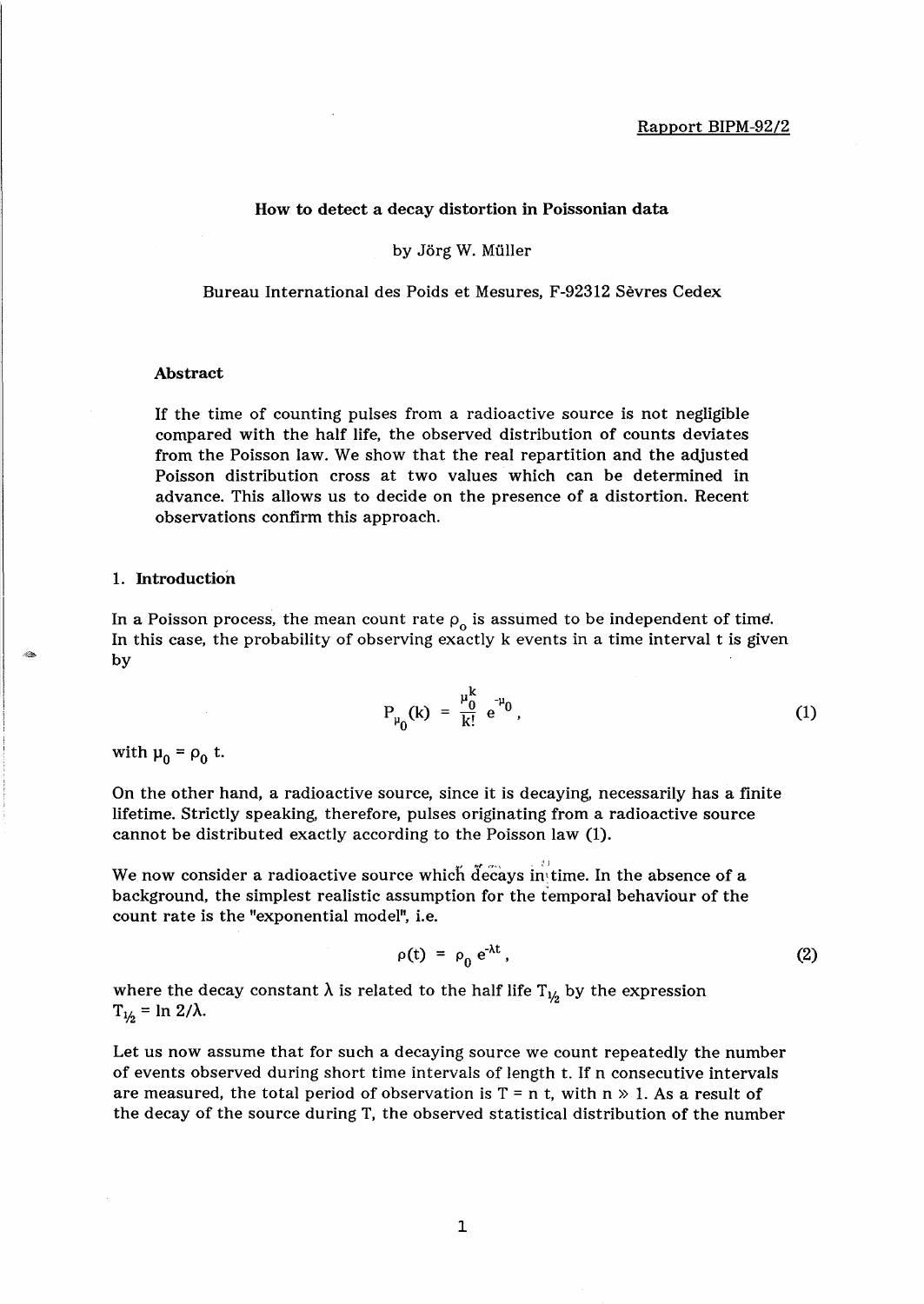of counts k will not be correctly described by the Poisson law (1). Instead, a new distribution  $W(k)$  has to be expected which, since it can be considered as a superposition of distributions with different mean values, will appear to be ''broader''.

A convenient parameter for describing the distortion produced by the decay is

$$
\theta = \lambda T. \tag{3}
$$

Obviously we expect that

$$
\lim_{\theta \to 0} W(k) = P_{\mu_0}(k) .
$$

The derivation of an exact formula for W(k) has been the subject of a previous paper **[1]** in which an analytical expression is presented in the form of the product

$$
W(k) = P_{\mu_0}(k) C(k, \mu_0, \theta). \tag{4}
$$

The correction factor C which appears in this formula involves (for  $k = 0$ ) the exponential integral function or (for  $k \geq 1$ ) the incomplete gamma function. Its numerical evaluation assumes that both  $\mu_0$  and  $\theta$  are known.

In the present study our aim is different: we would like to know how a measured distribution W(k), which is only slightly distorted by decay, can be distinguished from an unperturbed Poisson distribution. For this purpose we try to find an expression of the form

$$
W(k) \cong P_{\tilde{k}}(k) F(k, \bar{k}, \theta), \qquad (5)
$$

Ý

where the new correction factor F, applicable for  $\theta \ll 1$ , i.e. for small decay distortions, should depend only on experimentally known quantities, such as the measured mean value  $\overline{k}$ .

#### 2. Some rearrangements

In a formal way, the task consists in transforming (4) into (5), limiting ourselves to the first non-vanishing order in the parameter  $\theta$ . This involves several steps.

First we express  $\mu_0$  in terms of  $\overline{k}$  and  $\theta$ . As it has been shown in [1] that the experimental mean value  $\bar{k}$  for the number of pulses observed in t is given by

$$
\overline{k} \cong E(k) = \mu_0 \left( \frac{1 - e^{-\theta}}{\theta} \right), \tag{6}
$$

;1,

a simple development to second order in  $\theta$  yields

$$
\overline{k} = \mu_0 \left( 1 - \frac{1}{2} \theta + \frac{1}{6} \theta^2 \mp ... \right),
$$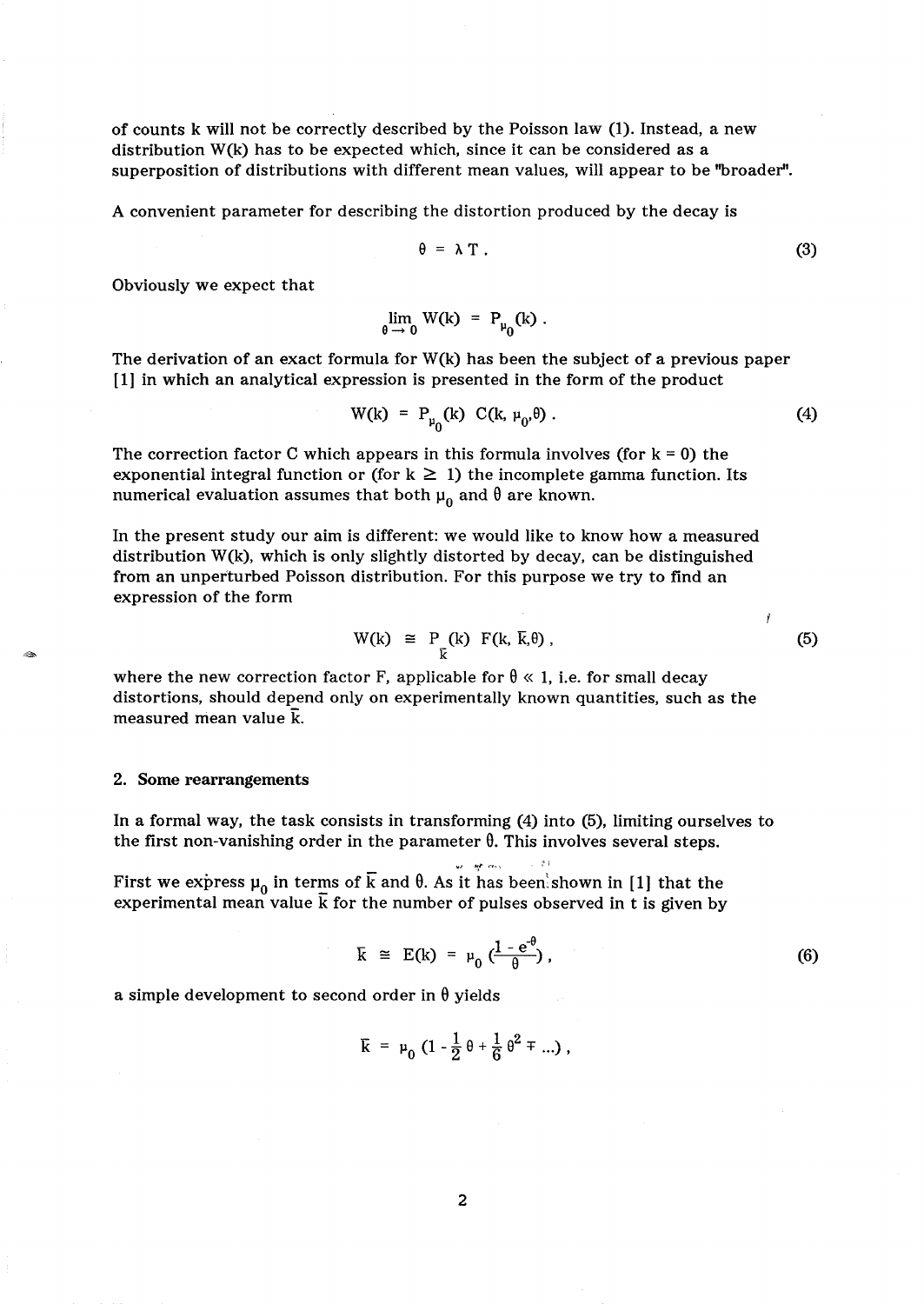from which we obtain

$$
\mu_0 = \mathbf{K} \left( 1 + \frac{1}{2} \theta + \frac{1}{12} \theta^2 + \ldots \right). \tag{7}
$$

An important part of what we try to achieve has already been done in [2].

In particular, eq. AIO in the Appendix gives a second-order approximation to the modified Poisson distribution in the form

$$
W(k) \cong P_{\mu_0}(k) \left\{ 1 - \frac{1}{2} (k - \mu_0) \theta + \frac{1}{6} [(k - \mu_0)^2 - \mu_0] \theta^2 \right\}. \tag{8}
$$

The expression in the curly brackets is an approximation of the correction factor C appearing in (4). Substituting (7) in (l) gives for the first factor of (8)

$$
P_{\mu_0}(k) = \frac{1}{k!} \overline{k}^k (1 + \frac{1}{2} \theta + \frac{1}{12} \theta^2 + ...)^{k} \exp \left[ -\overline{k} (1 + \frac{1}{2} \theta + \frac{1}{12} \theta^2 + ...) \right].
$$
 (9)

This expression raises the problem of evaluating the k-th power of a series S of the form

$$
S = 1 + a_1 x + a_2 x^2 + \dots
$$
 (10a)

Fortunately, the coefficients  $b_j$  appearing in

$$
S^k = 1 + b_1 x + b_2 x^2 + \dots
$$
 (10b)

are known from a previous study [3] to be given by

$$
b_j = \sum_{n=1}^j \binom{k}{n} n^c_j, \qquad (11a)
$$

with coefficients  ${}_{\textrm{n}}\textrm{c}_j$  which have been explicitly listed. In the present case this yields

and 
$$
b_1 = {k \choose 1} {}_1c_1 = k a_1
$$

$$
b_2 = {k \choose 1} {}_1c_2 + {k \choose 2} {}_2c_2 = k a_2 + \frac{1}{2} k (k-1) a_1^2.
$$
 (11b)

Since 
$$
a_1 = 1/2
$$
 and  $a_2 = 1/12$ , this gives for (9) the approximation

$$
P_{\mu_0}(k) \cong \frac{1}{k!} \overline{k}^{k} \left\{ 1 + \frac{1}{2} k \theta + k \left[ \frac{1}{12} + \frac{1}{8} (k-1) \right] \theta^{2} \right\} \left[ 1 - \frac{1}{2} \overline{k} \theta + \frac{1}{24} \overline{k} (3 \overline{k} - 2) \theta^{2} \right] e^{-\overline{k}}
$$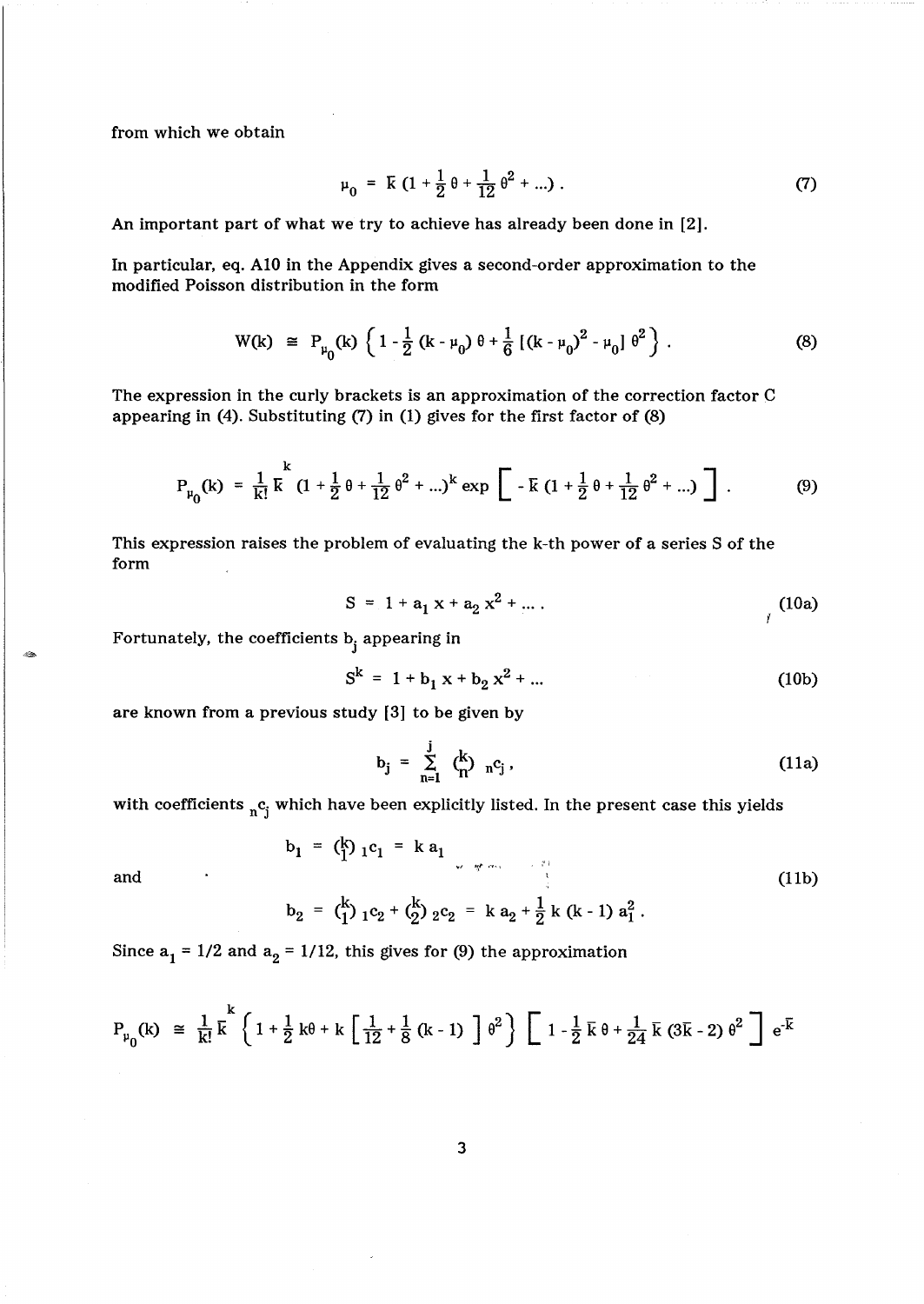or, after performing the multiplication,

$$
P_{\mu_0}(k) \cong P_{\vec{k}}(k) \left\{ 1 + \frac{1}{2} (k - \bar{k}) \theta + \frac{1}{8} \left[ (k - \bar{k})^2 - \frac{1}{3} (k + 2\bar{k}) \right] \theta^2 \right\}.
$$
 (12)

We now have to transform the expression which appears in the curly brackets of (8). With (7) we first find

$$
\{\ldots\} = 1 - \frac{1}{2} (k - \bar{k}) \theta + \frac{1}{6} \left[ (k - \bar{k})^2 + \frac{1}{2} \bar{k} \right] \theta^2.
$$
 (13)

After multiplication of the expressions appearing in (13) and (12) we finally obtain for (8), always up to second order in  $\theta$ , the result

$$
W(k) \equiv P_{\vec{k}}(k) \left\{ \begin{array}{c} 1 + \frac{1}{2} (k - \bar{k}) \theta + \frac{1}{8} \left[ (k - \bar{k})^2 - \frac{1}{3} (k + 2 \bar{k}) \right] \theta^2 \\ - \frac{1}{2} (k - \bar{k}) \theta - \frac{1}{4} (k - \bar{k})^2 \theta^2 \\ + \frac{1}{6} \left[ (k - \bar{k})^2 + \frac{1}{2} \bar{k} \right] \theta^2 \end{array} \right\}
$$

This can be easily brought into the simple form

$$
W(k) \cong P_{K}(k) \left\{ 1 + \frac{1}{24} \left[ (k - \bar{k})^{2} - k \right] \theta^{2} \right\}.
$$
 (14)

Ĭ

This relation is of the type required by (5) and is therefore well suited to our purpose; it is the main result of the present study.

### 3. Discussion and application of the result

In discussing  $(14)$  it is worth noting that the deviation of W(k) from the undistorted Poisson law, based on the observed mean value.<sup> $\overline{k}$ </sup>, is of second order in  $\theta = \lambda T$ . This is a major difference from the previous similar situation met with a dead time [4] where the distortion was of first order in *7it,* the ratio of dead time to measuring period. In addition, the two effects differ in their sign.

The functions W(k) and P<sub> $\bar{v}$ </sub>(k) - thought of as continuous curves - cross twice. This occurs, according to (14), when  $k = (k - \overline{k})^2$  and leads to exactly the same solutions for k as in the case of the dead-time distortion, namely to

$$
k_{\pm} = \bar{k} + \frac{1}{2} \pm \sqrt{\bar{k} + \frac{1}{4}}.
$$
 (15)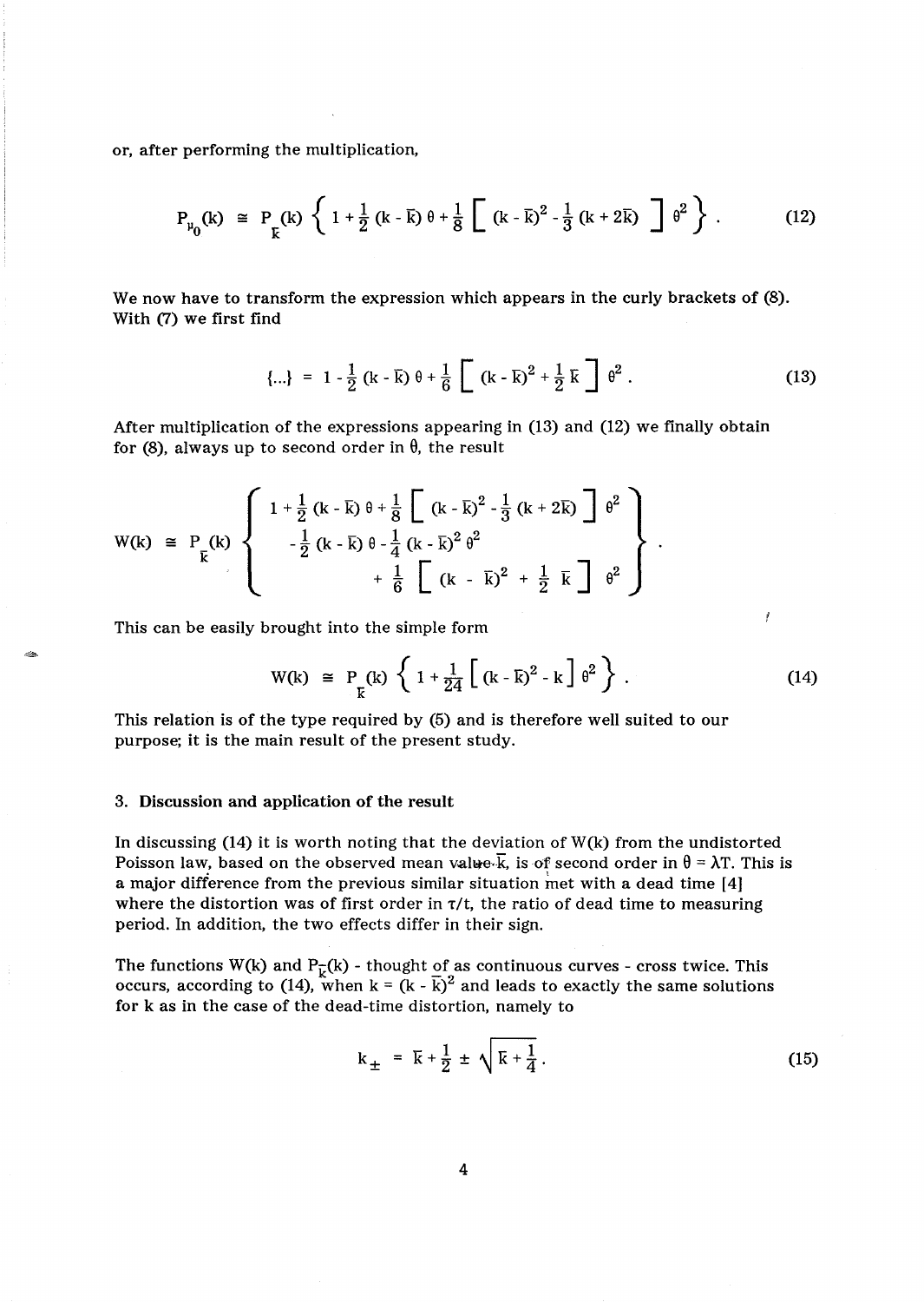In consequence, the question of whether decay has caused a distortion may be resolved, as in [4, 5], by a sign test, since the regions with positive or negative deviations are separated by the crossing points  $k_{-}$  and  $k_{+}$  which can be determined in advance by means of (15). The value of  $\theta$  does not have to be known.

For the time being, few experimental data are available for checking eq. (15). However, in a recent paper [6] such decay-distorted Poisson distributions have been measured. The aim of this work was to study the agreement of the experimental distributions with those expected on the basis of the general formula for W(k) given in [1]. One of the curves shown in this paper, namely Fig. 3 (with  $k \approx 20.0$ ), may be taken as a useful check. It is reproduced here for convenience in Fig. 1. The observed intersections can be located at 15.5  $\pm$  0.5 and 25.0  $\pm$  0.5. This compares favourably with the values calculated from (15), which are



-

 $k_{-} \cong 16$  and  $k_{+} \cong 25$ .

Fig. 1 - Experimental distribution  $W(k)$  of the counts, compared with the corresponding Poisson distribution  $P_{\overline{k}}(k)$ , for  $\overline{k} = 20$ . The data are taken from [6]. The chosen ratio T/T<sub> $V_2$ </sub> = 0.5 corresponds to t  $\approx$  0.35.

We plan to perform similar measurements at the BIPM. This should allow us to determine the position of the crossing points with higher precision and for a number of mean values k.

Although the perturbations produced by decay or by a dead time have hardly anything in common, they both lead to relation (15). One may suspect, therefore, that there exists a general reason for producing this type of effect.